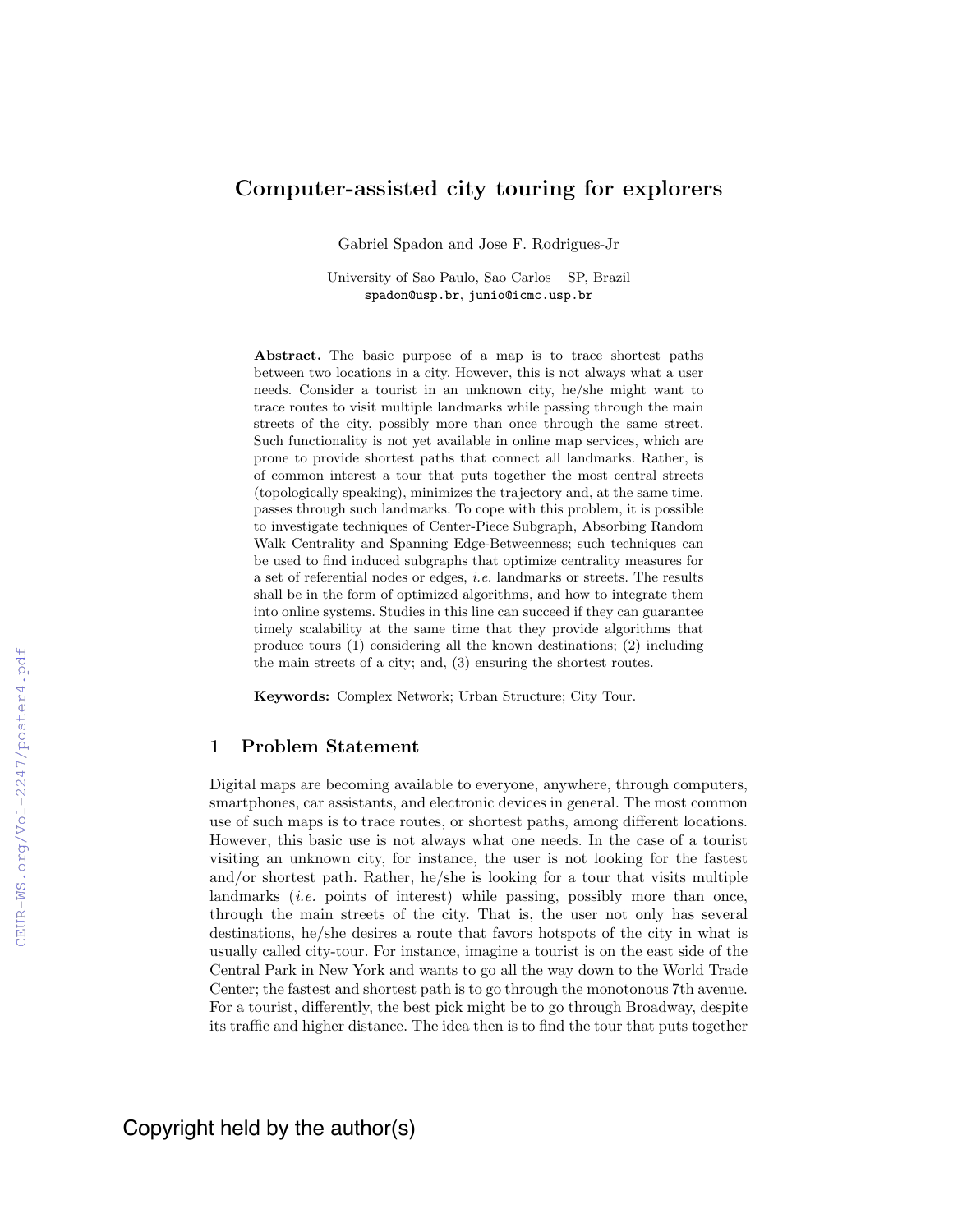<span id="page-1-0"></span>

Fig. 1: An illustration of the methodology and desired results of the city-tour. It starts by  $(I)$  creating a graph from a map,  $(II)$  then the user informs some points of interest in the city; (III) these places are analyzed by means of their placement using metrics of graphs; (IV) then the algorithm returns a city-tour that passes through all of them and also through the main streets of the city.

the most central streets (topologically speaking), minimizes the trajectory and, at the same time, passes through points of interest. Differently, current systems are more likely to provide the user with shortest paths that connect all the points of interest. In other cases, the user does not even have destinations to visit; he/she wants to cruise through the city, discovering it iteratively. Such functionalities are not yet available in online map services and can be explored through complex-network tools by using a methodological process similar to the one presented in Figure [1.](#page-1-0)

## <span id="page-1-1"></span>2 Research Goals

The goal is to use graph-processing techniques to compute touristic routes with, or without, multiple destinations satisfying performance constraints. Given a city, or a region of a city, such routes might come as the answer to two queries: (1) to compute a multiple-destinations tour; or, (2) to compute a tour, even if the set of destinations is empty. The second query might sound odd, but it is not an unusual case, especially for explorers in unknown cities. Notice that, such queries depend on the investigation of techniques based on random-walk with restart [\[12\]](#page-5-0), usually used to find hub nodes of a network, but that, by means of edge processing, might be used to find the most significant edges related to a set of nodes [\[7\]](#page-5-1). The queries also depend on techniques that identify the edges with the highest centrality, which, in the context of maps, must be concomitantly related to shortest paths so to reflect good routes  $-$  Hannah  $et$ al. [\[1\]](#page-5-2) performed a study that explores these properties, but not considering the city-tour constraints.

## 3 Related Works

Besides the aforementioned work, others touched the issue of processing digital maps. Scellato *et al.* [\[8\]](#page-5-3) investigated how it is possible to extract the backbone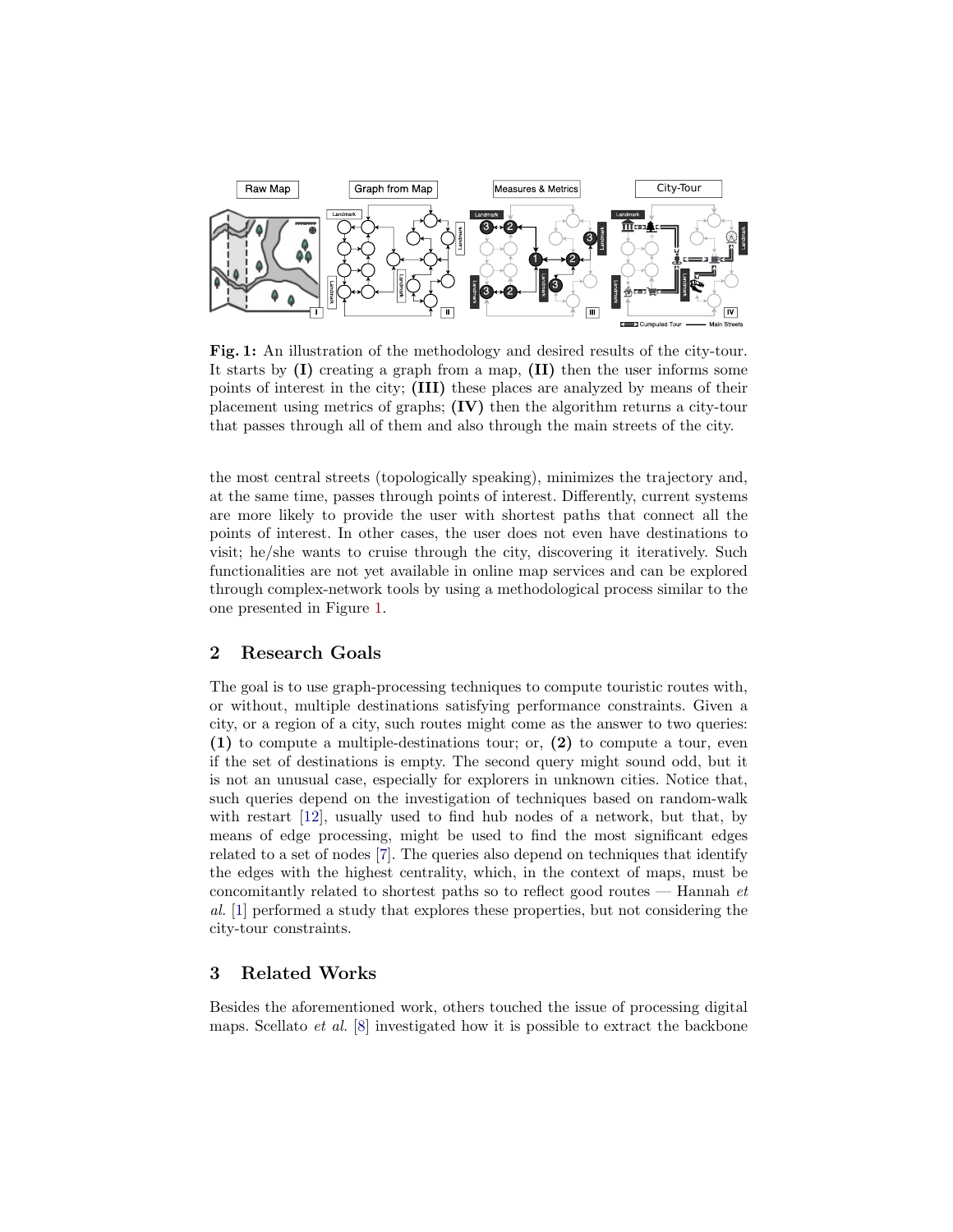of a city using Spanning Trees based on Edge-Betweenness and Information Centrality; they proposed a method that allows extending the comprehension of the most important routes that affect the city flow, retails, land-use separation, and that impact upon collective behavior. However, the authors used a greedy algorithm, which fails in circumstances when the topology is not adequate to the greedy strategy, for instance, when the lengths of the streets strongly diverge in different regions. Additionally, Delling *et al.* [\[2\]](#page-5-4) have focused on algorithms to solve problems from the commercial domain; this is the case when one needs to choose the best placement for a new store. Dibbelt, Pajor, and Wagner [\[3\]](#page-5-5) explored a multi-modal common-route planning problem. These studies consider the possibility of using heterogeneous transportation to go from one point to the other (common-route problem), favoring only the criterion of shortest paths.

## 4 Suggested Methodology

Nowadays, digital maps can be extracted from many different sources, but some of them are not freely available. OpenStreetMap<sup>[1](#page-2-0)</sup> is a collaborative street-mapping community and an open-source option for digital maps. Over OpenStreetMap, it is possible to investigate techniques related to the questions placed in Section [2.](#page-1-1) Such research questions can be explored by means of three techniques, as follows:

Center-Piece Subgraph (CEPS). The Center-Piece Subgraph technique summarizes a graph, producing an induced topology that connects a subset of referential nodes provided as input. It follows by using random-walks with restart and cost functions to measure the adequacy of the edges that will be part of the resulting topology [\[11\]](#page-5-6). The summarized graph is validated by analyzing the goodness of the graph nodes [\[6\]](#page-5-7), such that, heuristically, the best simplification is the one that contains the essential elements according to a goodness criterion (as defined by Equation [1\)](#page-2-1), where  $r(q, j)$  is the goodness score for a given node j considering a query set  $Q$ .

<span id="page-2-1"></span>
$$
g(CP) = \sum_{j \in nodes(CP)} r(\mathbf{Q}, j)
$$
 (1)

The goodness criterion minimizes the sum of weights to connect all the edges in the subset while inducing a subgraph; however, it does not consider edge properties, leading to a subgraph with semantics related to a route in a map. The metric was not designed to provide a minimum set of edges, as necessary in multiple-destination routes, but only with as many edges as desired by the user.

**Example.** Let us consider an unknown city represented as a graph  $\mathbf{G}(V, E)$ which has a couple of touristic attractions  $\mathbf T$  and let  $T'$  be the subset of those that he/she wants to visit or, alternatively, avoid. The idea then is to extract a subgraph  $G'$  that confers the user a reduced network in which he/she can travel

<span id="page-2-0"></span> $<sup>1</sup>$  <www.openstreetmap.org></sup>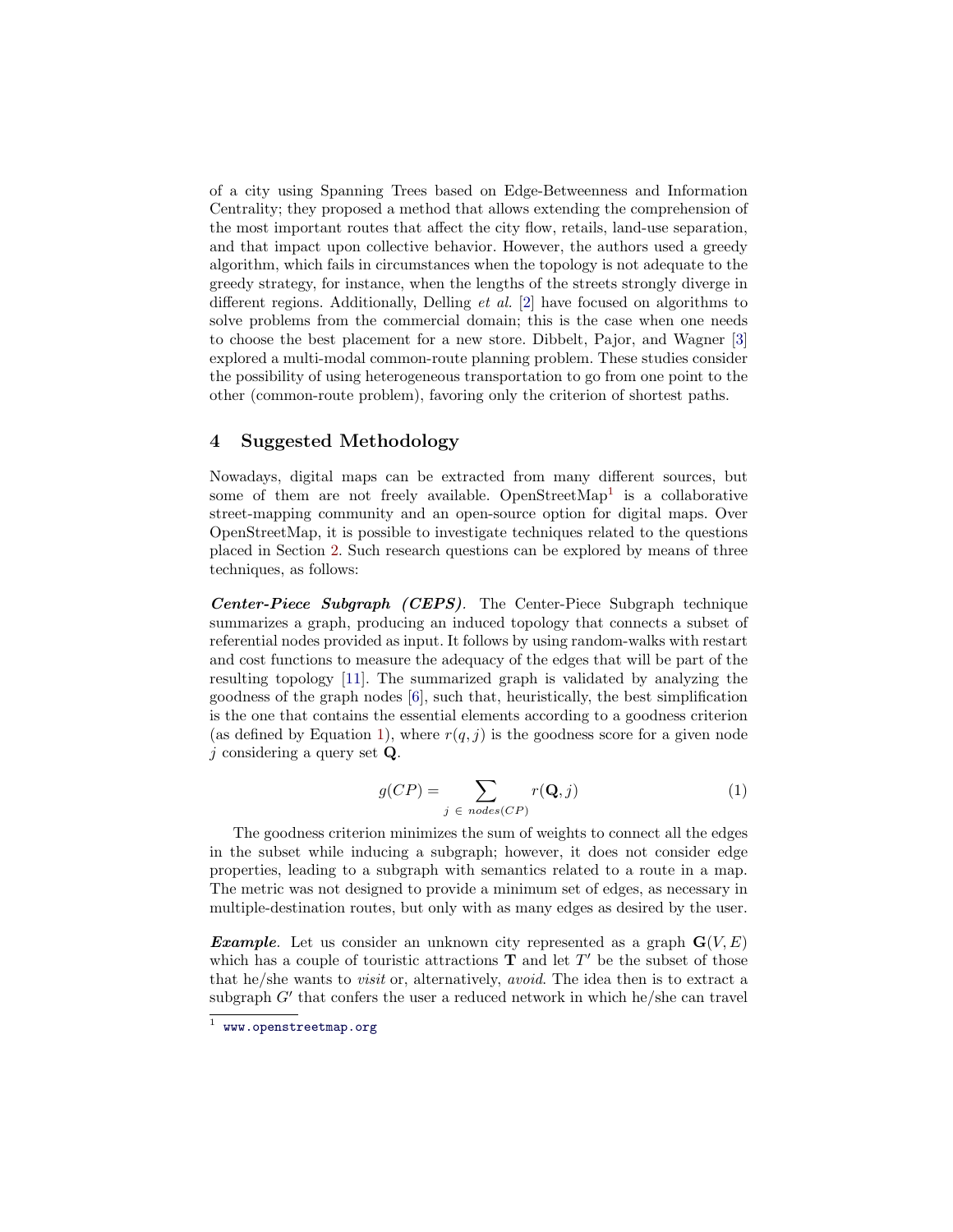back and forth to visit the desired destinations. The output of CEPS, in this particular case, shall be a subgraph indicating the easiest and most interesting way to travel from a source place  $t_i$  to a target one  $t_{i+1}$ , where  $\{(t_i, t_{i+1}) \in T'\}$ .

Absorbing Random Walk Centrality (ARwC). The Absorbing Random Walk Centrality technique is capable of evaluating the centrality of a subgraph considering a set of query nodes  $Q$  [\[5\]](#page-5-8); ARwC considers the number of steps needed to absorb a walker that starts from a query node  $q \in Q$  and walks to all the other nodes C in the graph, denoted as  $ac_q^q(C)$ . This metric is based on the k-Arw-Centrality optimization, which is an NP-hard problem; to solve that problem, ARwC uses a greedy approach that provides solutions with good approximation guarantees. Equation [2](#page-3-0) presents the metric, whose result is the centrality of a set of nodes C with regard to a set of query nodes Q.

<span id="page-3-0"></span>
$$
ac_Q(C) = \sum_{q \in Q} \frac{1}{|Q|} \times ac_Q^q(C)
$$
 (2)

**Example.** Consider an unknown city with some touristic attractions represented as a graph. It is possible to assess the centrality of these attraction points inside the subset T' using ARwC, which will provide a set of values  $\{C_t^{rw} \; \forall \; t \in T'\}$ that represent the importance of an attraction with respect to the others. Consequently, the result of this process is a hierarchical city view, which can: (1) represent how critical a node is among the others; (2) quantify how drastically he/she needs to avoid critical nodes to improve his/her mobility in a city; and, (3) classify the touristic attraction which will receive more or fewer visits considering its positioning.

Spanning Edge-Betweenness (SEB). A Spanning Tree (ST) is a graph structure that contains all the nodes connected by a subset of non-cyclic edges. It can be produced with weighted or non-weighted edges. In the context of a map, an accurately computed ST (not necessarily the minimum) generates a Backbone representation of a city, which conforms to the problem of computing a tour without a set of destinations. To this end, SEB is a centrality metric computed by considering all the STs of a graph; it works by quantifying the number of times that each edge pertains to an ST. The result of this metric is a hierarchical formation of streets according to their importance.

SEB was firstly defined over undirected and weighted graphs to improve the analysis of phylogenetic trees [\[9\]](#page-5-9); it has been shown to be a powerful tool able to evaluate the most relevant edges of a graph that, if removed, might disrupt the network structure [\[10\]](#page-5-10); notice that, the metric is not only to be used in the analysis of phylogenetic trees but also over massive graphs with millions of nodes [\[4\]](#page-5-11). Equation [3](#page-3-1) formally defines SEB, where  $\tau_G$  is the number of STs for a graph G, and  $\tau_G(e)$  is the number of different STs where edge e occurs.

<span id="page-3-1"></span>
$$
\delta_G(e) = \frac{\tau_G(e)}{\tau_G} \tag{3}
$$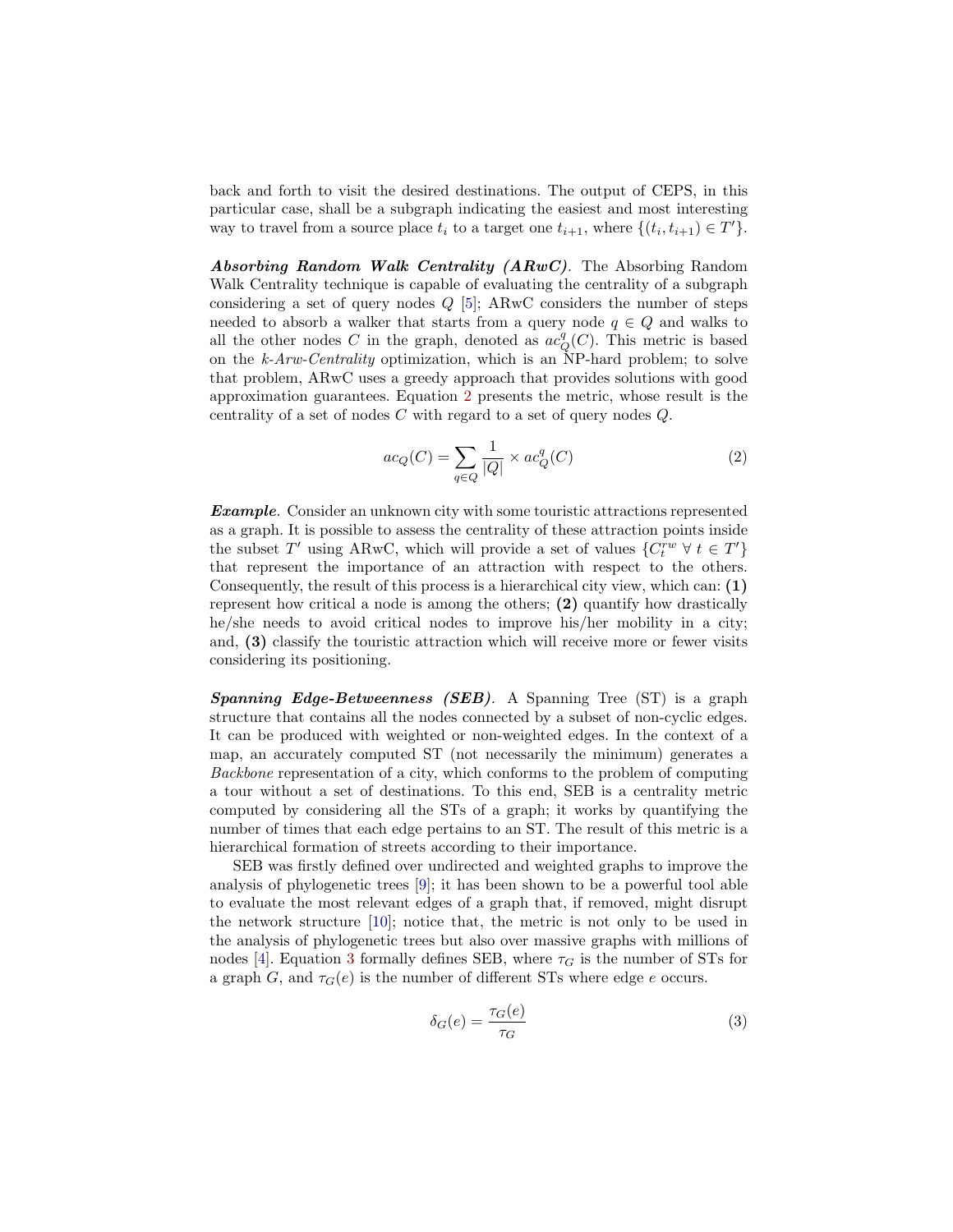**Example.** Suppose that it is desired to detect the most common and interesting route that connects the nodes of an unknown city. That is, one wants not only the streets with the minimum length, but also wants those that, given the network topology, render better routes more frequently. This process can be achieved by using SEB whenever it is possible to infer weights to the set of network edges.

# 5 Expected Results

The results shall be in the form of optimized algorithms, and how to integrate them into online systems, including how to extract and prepare the network (maps are not necessarily represented as graphs), how to provide input to these algorithms, and how to interpret the outputs. The results shall be validated through extensive testing over a significant number of representative cities. Studies in this line can succeed if they can process queries over a map within seconds, and if the algorithms produce tours that (1) consider all the destinations (if known); (2) include the main streets of a city (higher centralities); and, (3) minimize the length of the paths (good routes). It is possible to verify those conditions in large scale by using brute-force algorithms or multi-objective optimization techniques; and, in small scales, by considering case studies of known cities and their tours. Research following these lines shall pave the way for future map processing, turning tours into a novel concept on electronic-trajectory computing. The results have the potential to be reported in international conferences and journals of Data Mining, Transportation Systems, and Physics.

## 6 Further Research Lines

The possibilities of research and investigation are not limited to the calculation of city-tours. It is possible, for instance, to analyze different sets of cities by extracting feature vectors that describe the complex-networks of their tours. This is because feature vectors can describe cities by detailing their topology and structural peculiarities, which would enable further analysis based on clustering detection, similarity search, multidimensional projection, and fractal analysis. All of which have the potential to enhance the understanding both about cities and tourist behaviors in the face of different types of landmarks that can be found in a given city. More specifically, by investigating feature vectors through these tools, it is possible: (i) to analyze cities according to their similarities and differences; (ii) to determine characteristics shared between cities or groups of cities; and, (iii) to disclose routing problems that are exclusive to peculiar cities. In fact, all these activities help in the designing of the urban space, they also help in its improvement and comprehension because similar cities might share the valuable characteristics; meanwhile, exceptional cities might indicate routing problems that can be further studied through a different set of tools.

#### Acknowledgments

We would like to thank the Brazilian agencies CNPq, FAPESP, and CAPES that fully supported this research.